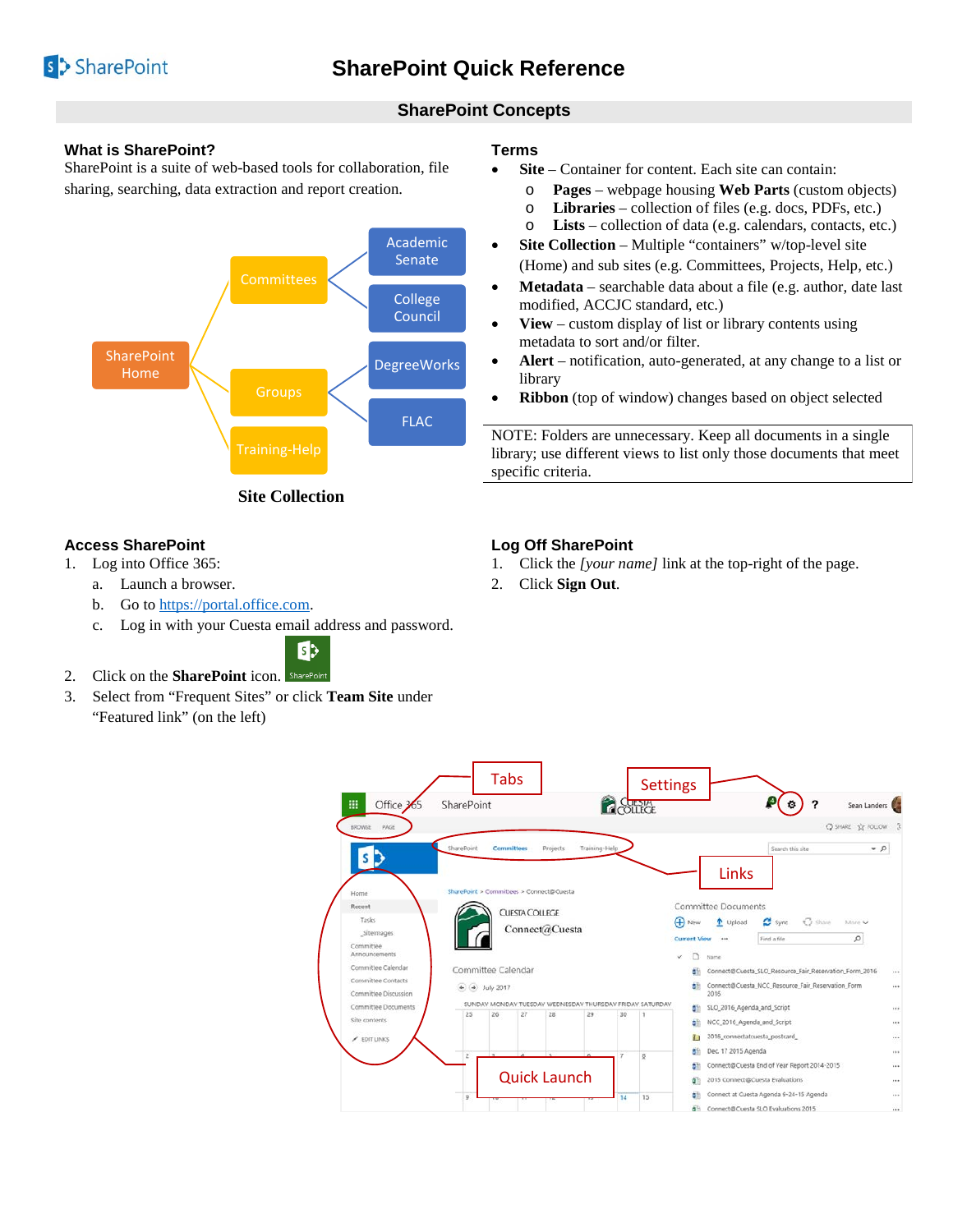## **Navigation**

#### **Navigate**

SharePoint **Committees** Projects Training-Help • **Links bar**

Click a shortcut on the Links bar to go directly to a secondlevel site. Click "SharePoint**"** to return to the homepage.

- **Quick Launch** 
	- o At Home or second-level site Click a shortcut in Quick Launch to go directly to a specific site.
	- o At site Click a shortcut in Quick Launch to access site contents.

### **Access Committee Site**

- 1. If necessary, click **SharePoint** or **Committees** in the **Links**  bar.
- 2. Click on the committee name in the **Quick Launch** bar. *The committee homepage will display.*

## **Display Links Bar**

Sometimes the Ribbon will hide the Links bar.

Click **Browse** (Tabs)  $\left\| \begin{array}{cc} \text{BROWSE} & \text{PoAGE} \\ \end{array} \right\|$  to display Links bar.

## **Access Documents**

## **Open a Document**

- 1. Select the desired committee from the **Quick Launch** bar. *The committee's homepage will display.*
- 2. Click **Committee Documents** in the **Quick Launch** bar.
- 3. Click on the desired filename. *The document will (usually) display in Office 365.*
- 4. To exit, click the browser's **Back** button.

# **Search for Documents**

- 1. Optional: Navigate to the desired committee homepage.
- 2. Optional: Click on Committee Documents (Quick Launch).
- 3. Type search criteria in the "Find a file" search tool.

Find a file

• Boolean operators AND, OR, and NOT are supported. *(NOTE: Operators are case-sensitive and must be entered in all CAPS.)*

α

- Put phrases within quotes. *(Example: "Accreditation Committee Report")*
- Use the asterisk  $(*)$  as a "wildcard". *(Example: entering "slid\*" will find slid, slide, and sliding.)*
- 4. Press **[Enter]** to start the search. *SharePoint will search the contents of files as well as file names, listing files that meet the search criteria.*
- 5. Click the **X** in the search tool to clear the search results.

Minutes AND "SLOCCCD Strategic P X

# **Change Views**

- 1. Click **Committee Documents** in Quick Launch.
- 2. Click the desired view (e.g. All Documents, Agenda, Minutes, Show All Columns, etc.) at the top of the file list.

Show All Columns Modify this View Create View

*NOTE: Click the ellipsis (…) to select additional views.*

|    | Name                                                | Modified | Mod      |
|----|-----------------------------------------------------|----------|----------|
| 國首 | PBAgenda051617<br>                                  | May 16   | $\Box N$ |
| 関節 | Multi-Year Projections as of 5-16-17<br>            | May 16   | $\Box N$ |
| 제目 | Multi-Year Projections as of 5-16-17 Scenario 4<br> | May 16   | $\Box N$ |
| 関節 | Multi-Year Projections as of 5-16-17 Scenario 3<br> | May 16   | $\Box N$ |
|    |                                                     |          |          |

# **Search Miscellaneous**

- 1. Optional: Navigate to the desired committee homepage.
- 2. Click the dropdown arrow in the "Search this site" search tool.

| Search this site |  |
|------------------|--|
| Everything       |  |
| People           |  |
| Conversations    |  |
| This Site        |  |

- 3. Select the search focus from the dropdown list.
- 4. Type search criteria in the search tool.
	- Put phrases within quotes.
	- Use the asterisk  $(*)$  as a "wildcard". *(Example: entering "Linda D\*" will find "Linda Donnelly" and "Linda DiBenedetto")*
- 5. Press **[Enter]** to start the search.

**A** New

**All Documents** 

 $\Box$ Name

6. Click the browser's **Back** button to clear the search results.

 $\mathbf{C}$  Sync

Minutes

SSSP.SE.BSI. Draft. Integrated Success Goals

 $\uparrow$  Upload

ME CCCC Minutae 3.22.2017

Agenda

 $\mathbb{C}$  Share

Find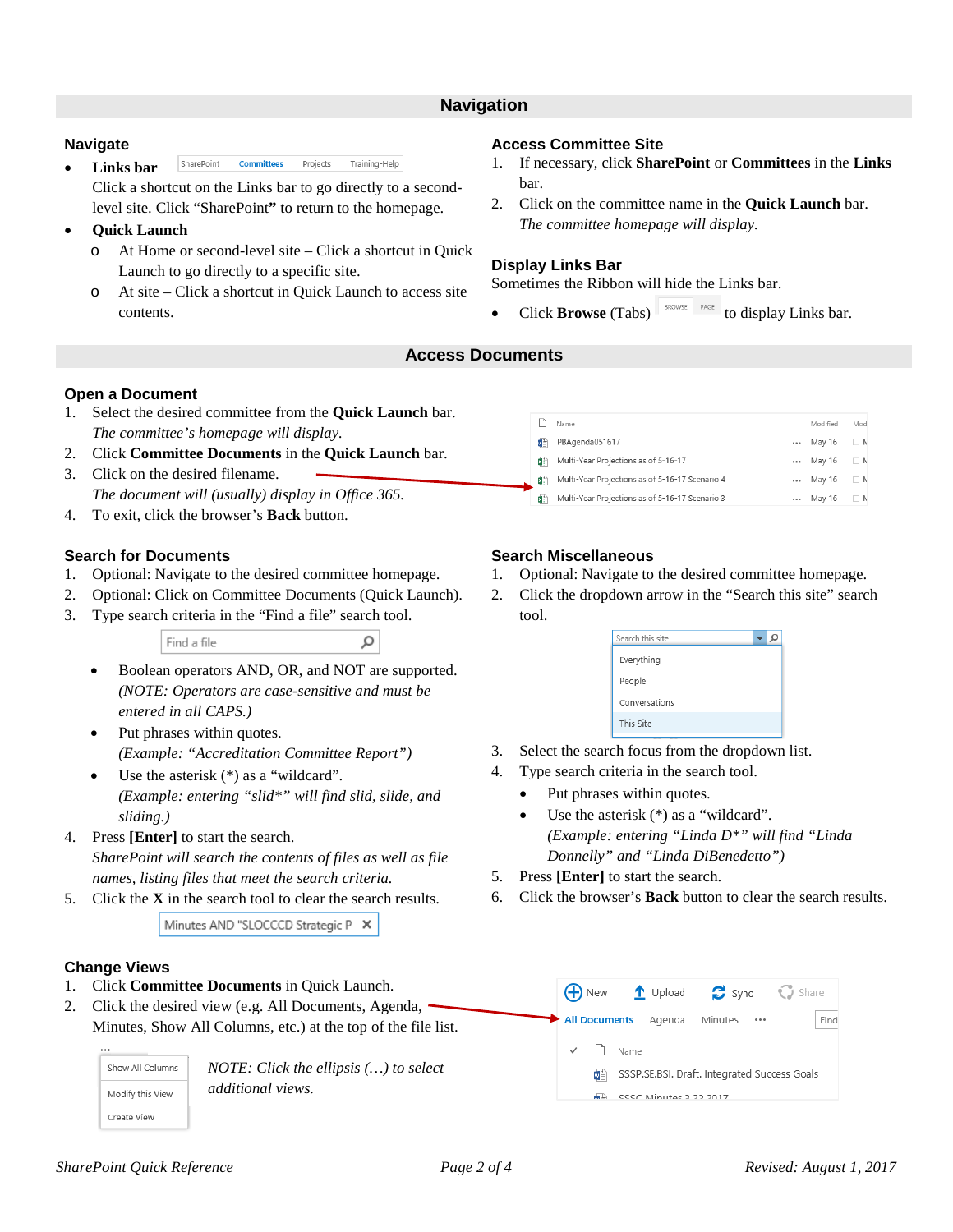#### **Sort View**

- 1. Click **Committee Documents** in Quick Launch.
- 2. Click the arrow on a column heading.



3. Select **Ascending** or **Descending**.

## **Filter View**

- 1. Click **Committee Documents** in Quick Launch.
- *2.* Click the arrow on a column heading.
- *3.* Select the filter value(s) from the dropdown list.

|                                  | Academic Year $\mathbf{r}$ $\mathbf{\star}$ |
|----------------------------------|---------------------------------------------|
| 9 LAscending                     |                                             |
| ∡ Descending                     |                                             |
| Clear Filters from Academic Year |                                             |
| $\sqrt{2013} - 2014$             |                                             |
| $2014 - 2015$                    |                                             |

*Note: Select Clear filter from… to remove filter.*

# **Upload Documents**

#### **File Name Convention**

- Filenames should contain *only* letters, numbers, and underscores.
	- o Use underscores instead of spaces.
	- o Do not use punctuation or special characters.
- Typically avoid dates and version numbers in filename. *SharePoint maintains versions and last modified dates.*
- Order elements from general to specific.

*Example: ProgramReview\_DueDateCheck.docx*

# **Upload File**

- 1. Click **Committee Documents** in the Quick Launch bar.
- t Upload 2. Click **Upload** at the top of the document list.
- 3. Click **Browse** and then locate & double-click on the file.
- 4. Click **OK**.
- 5. Complete the form, entering the appropriate metadata.
	- o Type desired data or select from list as you type.
	- o Click **Browse** button and choose desired option(s). o Enter "NA" if no options apply.
- 6. Click **Check In** at the bottom of the form.

# **Alerts**

# **Create an Alert**

*Alerts notify you of changes to a SharePoint item.*

- 1. Locate the item for which you wish to create an alert.
- 2. Do one of the following:

|               | Document Item              |    | Calendar Item         |
|---------------|----------------------------|----|-----------------------|
| a.            | Click the checkbox.        | a. | Click the event name. |
| b.            | Click <b>Files</b> tab (on | b. | <b>Click Alert Me</b> |
|               | Ribbon).                   |    | (Actions group on     |
| $\mathcal{C}$ | <b>Click Alert Me</b>      |    | View tab).            |
|               | (Actions group).           |    |                       |
| d.            | <b>Select Set alert on</b> |    |                       |
|               | this document.             |    |                       |

3. Select options for alert and then click **OK**.

#### **Edit/Remove an Alert**

- 1. Click **Alert Me** on the Ribbon (Files tab, Actions group).
- 2. Select **Manage my alerts**.
- 3. Do one of the following:
	- Click on alert name, make changes and then click **OK**.
	- Click alert's check box and click **Delete selected alerts**.